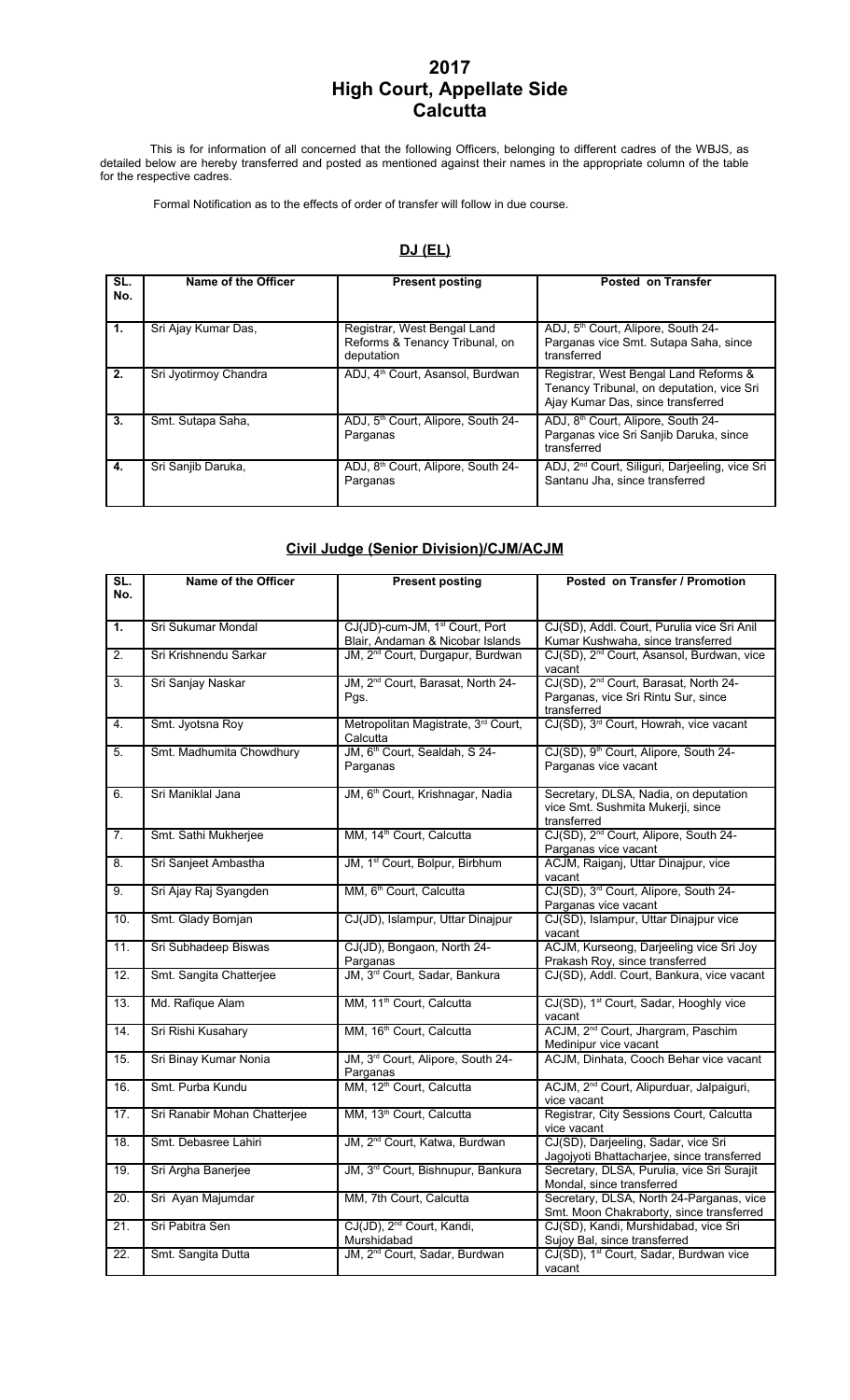| 23. | Sri Kuntal Bhattacharyya     | MM, 9 <sup>th</sup> Court, Calcutta                          | ACJM, 2 <sup>nd</sup> Court, Baruipur, South 24-<br>Parganas, vice vacant                                                                                                                                            |
|-----|------------------------------|--------------------------------------------------------------|----------------------------------------------------------------------------------------------------------------------------------------------------------------------------------------------------------------------|
| 24. | Sri Protyai Chowdhury        | JM, 6 <sup>th</sup> Court, Sadar, Howrah                     | Registrar, District Judge's Court, Howrah,<br>vice Sri Surajit Seal, since transferred                                                                                                                               |
| 25. | Sri Gairik Roy               | JM, 2 <sup>nd</sup> Court, Chanchal, Malda                   | CJ(SD), 2 <sup>nd</sup> Court, Malda<br>(new Court)                                                                                                                                                                  |
| 26. | Smt. Subhra Bhowmick         | JM, 2 <sup>nd</sup> Court, Siliguri, Darjeeling              | CJ(SD), 1 <sup>st</sup> Court, Contai, Purba<br>Medinipur, vice Smt. Atrayee Manna<br>Chowdhury, since transferred                                                                                                   |
| 27. | Sri Debasish Santra          | JM, 3rd Court, Krishnagar, Nadia                             | ACJM, Bongaon, North 24-Parganas vice<br>Smt. Suparna Chowdhury, since<br>transferred                                                                                                                                |
| 28. | Sri Sridhar Chandra Su       | CJ(SD), Siliguri, Darjeeling                                 | CJ(SD), Bongaon, North 24-Parganas vice<br>Sri Ramendra Nath Makhal, since<br>transferred                                                                                                                            |
| 29. | Sri Joy Prakash Roy          | ACJM, Kurseong, Darjeeling                                   | Judge, Small Causes Court, Sealdah,<br>South 24-Parganas vice vacant                                                                                                                                                 |
| 30. | Smt. Suparna Chowdhury       | ACJM, Bongaon, North 24-<br>Parganas                         | CJ(SD), Siliguri, Darjeeling vice Sri<br>Sridhar Chandra Su, since transferred                                                                                                                                       |
| 31. | Smt. Sutapa Mallick          | CJ(SD), 2 <sup>nd</sup> Court, Sadar, Paschim<br>Medinipur   | CJ(SD), Raiganj, Uttar Dinajpur, vice Sri<br>Monodeep Dasgupta, since transferred                                                                                                                                    |
| 32. | Smt. Sushmita Mukerji        | Secretary, DLSA, Nadia                                       | ACJM, Kandi, Murshidabad vice Smt.<br>Hemantika Sundas, since transferred                                                                                                                                            |
| 33. | Smt. Moon Chakraborty        | Secretary, DLSA, North 24-<br>Parganas                       | CJ(SD), 1 <sup>st</sup> Court, Berhampore,<br>Murshidabad, vice vacant                                                                                                                                               |
| 34. | Sri Surajit Mondal           | Secretary, DLSA, Purulia                                     | CJ(SD), Katwa, Burdwan, vice Sri Anirban<br>Ray, since transferred                                                                                                                                                   |
| 35. | Sri Surajit Seal             | Registrar, District Judge's Court,<br>Howrah                 | Judge, Bench-2, PSCC, Calcutta, vice<br>vacant                                                                                                                                                                       |
| 36. | Sri Ramendra Nath Makhal     | CJ(SD), Bongaon, North 24-<br>Parganas                       | Judge, 1 <sup>st</sup> Labour Court, Calcutta, on<br>deputation, vice vacant                                                                                                                                         |
| 37. | Sri Anil Kumar Kushwaha      | CJ(SD), Addl. Court, Purulia                                 | Secretary, DLSA, Malda, vice vacant                                                                                                                                                                                  |
| 38. | Sri Anirban Ray              | CJ(SD), Katwa, Burdwan                                       | Secretary, DLSA, Darjeeling vice vacant                                                                                                                                                                              |
| 39. | Smt. Atrayee Manna Chowdhury | CJ(SD), 1 <sup>st</sup> Court, Contai, Purba<br>Medinipur    | Secretary, DLSA, Paschim Medinipur, on<br>deputation, vice Sri Sisir Kumar Meyur,<br>since transferred                                                                                                               |
| 40. | Sri Sisir Kumar Meyur        | Secretary, DLSA, Paschim<br>Medinipur, on deputation         | CJ(SD), 2 <sup>nd</sup> Court, Sadar, Paschim<br>Medinipur, vice Smt. Sutapa Mallick, since<br>transferred                                                                                                           |
| 41. | Sri Jagojyoti Bhattacharjee  | CJ(SD), Darjeeling                                           | ACJM, Contai, Purba Medinipur vice Sri<br>Anirban Chowdhury:<br>Order shall take effect after posting of Sri<br>Anirban Chowdhury in the cadre of<br>DJ(EL)since promoted through LCE-2017,<br>awaiting appointment. |
| 42. | Sri Rintu Sur                | CJ(SD), 2 <sup>nd</sup> Court, Barasat, North<br>24-Parganas | ACJM, Barasat, North 24-Parganas vice<br>vacant                                                                                                                                                                      |
| 43. | Sri Sujoy Bal                | CJ(SD), Kandi, Murshidabad                                   | ACJM, Kalyani, Nadia, vice vacant                                                                                                                                                                                    |
| 44. | Smt. Hemantika Sundas        | ACJM, Kandi, Murshidabad                                     | CJ(SD), Cooch Behar vice Sri Tarun<br>Kumar Mondal, since transferred                                                                                                                                                |
| 45. | Sri Tarun Kumar Mondal       | CJ(SD), Sadar, Cooch Behar                                   | CJ(SD), 2 <sup>nd</sup> Court, Baruipur, South 24-<br>Parganas vice vacant                                                                                                                                           |

### **CJ(JD)/JM**

| SL.<br>No. | Name of the Officer with<br>present posting | <b>Present posting</b>                                                                  | <b>Posting on Transfer</b>                                                                                   |
|------------|---------------------------------------------|-----------------------------------------------------------------------------------------|--------------------------------------------------------------------------------------------------------------|
| 1.         | Sri Sudipta Sarkar                          | JM, 1 <sup>st</sup> Court, Contai, Purba<br>Medinipur                                   | JM-cum-CJ(JD), 1 <sup>st</sup> Court, Port Blair, A & N<br>Islands vice Sri Sukumar Mondal since<br>promoted |
| 2.         | Mr. Subhadip Mitra                          | CJ(JD), Addl. Court-cum-JM, 1 <sup>st</sup><br>Court, Purulia                           | Judicial Magistrate, 2 <sup>nd</sup> Court, Durgapur,<br>Burdwan vice Sri Krishnendu Sarkar                  |
| 3.         | Mr. Dibyendu Das                            | Probationary Civil Judge (Junior<br>Division), Hooghly                                  | Civil Judge (JD), 2 <sup>nd</sup> Court, Barasat, North<br>24-Parganas vice Smt. Nilanjana<br>Bandyopadhyay  |
| 4.         | Ms. Nilanjana<br>Bandyopadhyay              | Civil Judge (Junior Division), 2 <sup>nd</sup><br>Court, Barasat, North 24-<br>Parganas | Judicial Magistrate, 2 <sup>nd</sup> Court, Barasat,<br>North 24-Parganas vice Sri Sanjay Naskar             |
| 5.         | <b>Sri Somak Das</b>                        | Judicial Magistrate, 4 <sup>th</sup> Court, Sadar,<br>Burdwan                           | Metropolitan Magistrate, 3 <sup>rd</sup> Court, Calcutta<br>vice Smt. Jyotsna Roy                            |
| 6.         | <b>Ms. Retina Samanta</b>                   | Probationary Civil Judge (Junior<br>Division), Purba Medinipur                          | Civil Judge (Junior Division), 2 <sup>nd</sup> Court,<br>Sealdah, South 24-Parganas vice<br>Smt. Anusha Lama |
| 7.         | Smt. Anusha Lama                            | Civil Judge (Junior Division), 2 <sup>nd</sup><br>Court, Sealdah, South 24-<br>Parganas | Judicial Magistrate, 6 <sup>th</sup> Court, Sealdah,<br>South 24-Parganas vice Smt. Madhumita<br>Chowdhurv   |
| 8.         | Ms. Pragyamita Sen Sarkar                   | Probationary Civil Judge (Junior<br>Division), South 24-Parganas                        | Civil Judge (Junior Division), Addl. Court,<br>Krishnagar, Nadia vice Ms. Ritwika<br>Mohanta                 |
| 9.         | <b>Ms. Ritwika Mohanta</b>                  | Civil Judge (Junior Division), Addl.<br>Court, Krishnagar, Nadia                        | Judicial Magistrate, 6 <sup>th</sup> Court, Krishnagar,<br>Nadia vice Sri Maniklal Jana                      |
| 10.        | <b>Sri Binod Mahato</b>                     | Judicial Magistrate, 5 <sup>th</sup> Court, Sadar,<br><b>Burdwan</b>                    | Metropolitan Magistrate, 14 <sup>th</sup> Court,<br>Calcutta vice Smt. Sathi Mukherjee since<br>promoted     |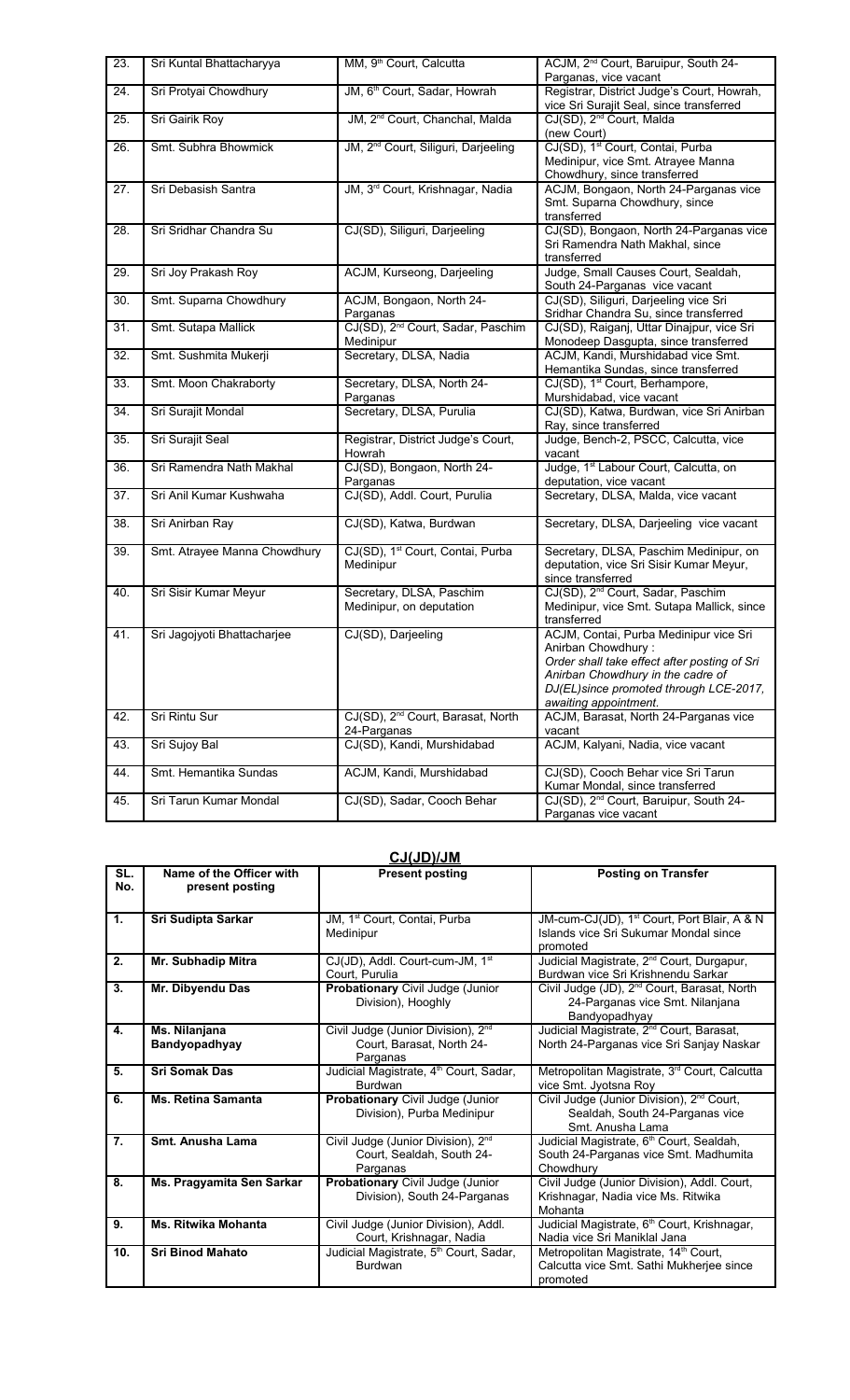| 11. | Mr. Suranjan Chakraborty      | Probationary Civil Judge (Junior<br>Division), South 24-Parganas                              | Civil Judge (Junior Division), 2 <sup>nd</sup> Court,<br>Bolpur, Birbhum vice Sri Sridip Ballav                    |
|-----|-------------------------------|-----------------------------------------------------------------------------------------------|--------------------------------------------------------------------------------------------------------------------|
| 12. | <b>Sri Sridip Ballav</b>      | Civil Judge (Junior Division), 2 <sup>nd</sup><br>Court, Bolpur, Birbhum                      | Judicial Magistrate, 1 <sup>st</sup> Court, Bolpur,<br>Birbhum vice Sri Sanjeet Ambastha since                     |
| 13. | <b>Smt. Srinita Das</b>       | Civil Judge (Junior Division), Khatra,<br>Bankura                                             | promoted<br>Metropolitan Magistrate, 6 <sup>th</sup> Court, Calcutta<br>vice Sri Ajay Raj Syangden since promoted  |
| 14. | <b>Ms. Aman Singhal</b>       | Probationary Civil Judge (Junior<br>Division), Jalpaiguri                                     | Civil Judge (Junior Division), Islampur,<br>Uttar Dinajpur vice Smt. Glady Bomjan<br>since promoted                |
| 15. | <b>Ms. Yasmeen Begum</b>      | <b>Probationary Civil Judge (Junior</b><br>Division), South 24-Parganas                       | Civil Judge (Junior Division), Bongaon,<br>North 24-Parganas vice Sri Subhadeep<br>Biswas since promoted           |
| 16. | Ms. Richa Gupta               | Probationary Civil Judge (Junior<br>Division), Burdwan                                        | Civil Judge (Junior Division), Addl. Court,<br>Sadar, Bankura vice Mollah Mahatab<br>Hossain                       |
| 17. | <b>Mollah Mahatab Hossain</b> | Civil Judge (Junior Division), Addl.<br>Court, Sadar, Bankura                                 | Judicial Magistrate, 3rd Court, Sadar,<br>Bankura vice Smt. Sangita Chatterjee since<br>promoted                   |
| 18. | <b>Smt. Moumita Roy</b>       | Civil Judge (Junior Division), 1st<br>Court, Jangipur, Murshidabad                            | Metropolitan Magistrate, 11 <sup>th</sup> Court,<br>Calcutta vice Md. Rafique Alam since<br>promoted               |
| 19. | Sri Sunil Kumar Sharma        | Judicial Magistrate. 2 <sup>nd</sup> Court, Sadar,<br>Howrah                                  | Metropolitan Magistrate, 16 <sup>th</sup> Court,<br>Calcutta vice Sri Rishi Kusahary since<br>promoted             |
| 20. | Ms. Sananda Hajra             | Probationary Civil Judge (Junior<br>Division), Bankura                                        | Civil Judge (Junior Division), 3rd Addl.<br>Court, Alipore, South 24-Parganas<br>vice Ms. Neha Sharma              |
| 21. | Ms. Neha Sharma               | Civil Judge (Junior Division), 3rd Addl.<br>Court, Alipore, South 24-<br>Parganas             | Judicial Magistrate, 3rd Court, Alipore,<br>South 24-Parganas vice Sri Binay Kumar<br>Nonia since promoted         |
| 22. | Sri Smarajit Roy              | Judicial Magistrate, 2 <sup>nd</sup> Court,<br>Sealdah, South 24-Parganas                     | Metropolitan Magistrate, 12 <sup>th</sup> Court,<br>Calcutta vice Smt. Purba Kundu since<br>promoted               |
| 23. | Smt. Keya Mondal (Raha)       | Civil Judge (Junior Division), 2 <sup>nd</sup><br>Court, Diamond Harbour, Souh<br>24-Parganas | Metropolitan Magistrate, 13 <sup>th</sup> Court,<br>Calcutta vice Sri Ranabir Mohan Chatterjee<br>since promoted   |
| 24. | Ms. Madhurima Goswami         | Probationary Civil Judge (Junior<br>Division), North 24-Parganas                              | Civil Judge (Junior Division), 2 <sup>nd</sup> Court,<br>Katwa, Burdwan vice Sk. Jafar Ali                         |
| 25. | Sk. Jafar Ali                 | Civil Judge (Junior Division), 2 <sup>nd</sup><br>Court, Katwa, Burdwan                       | Judicial Magistrate, 2 <sup>nd</sup> Court, Katwa,<br>Burdwan vice Smt. Debasree Lahiri since<br>promoted          |
| 26. | Sri Amit Sarkar               | Civil Judge (Junior Division), 2 <sup>nd</sup><br>Court, Alipore, South 24-<br>Parganas       | Judicial Magistrate, 3rd Court, Bishnupur,<br>Bankura vice Sri Argha Banerjee since<br>promoted                    |
| 27. | Sri Samaresh Bera             | Civil Judge (Junior Division), Sadar,<br>Jalpaiguri                                           | Metropolitan Magistrate, 7 <sup>th</sup> Court, Calcutta<br>vice Sri Ayan Majumdar since promoted                  |
| 28. | Mr. Indranil Ghosh            | Probationary Civil Judge (Junior<br>Division), North 24-Parganas                              | Civil Judge (Junior Division), 2 <sup>nd</sup> Court,<br>Kandi, Murshidabad vice Sri Pabitra Sen<br>since promoted |
| 29. | <b>Sri Kallol Ghosh</b>       | Civil Judge (Junior Division), 2 <sup>nd</sup><br>Court, Durgapur, Burdwan                    | Judicial Magistrate, 2 <sup>nd</sup> Court, Sadar,<br>Burdwan vice Smt. Sangita Dutta since<br>promoted            |
| 30. | Sri Koustuv Mukhopadhyay      | Judicial Magistrate, 4 <sup>th</sup> Court, Katwa,<br>Burdwan                                 | Metropolitan Magistrate, 9 <sup>th</sup> Court, Calcutta<br>vice Sri Kuntal Bhattacharyya since<br>promoted        |
| 31. | <b>Shahid Parvej</b>          | Civil Judge (Junior Division), 2 <sup>nd</sup><br>Court, Berhampore,<br>Murshidabad           | Judicial Magistrate, 6 <sup>th</sup> Court, Sadar,<br>Howrah vice Sri Protyai Chowdhury                            |
| 32. | Mr. Debojit Das               | Probationary Civil Judge (Junior<br>Division), North 24-Parganas                              | Civil Judge (Junior Division), Chanchal,<br>Malda vice Ms. Peden Dukpa                                             |
| 33. | Ms. Peden Dukpa               | Civil Judge (Junior Division),<br>Chanchal, Malda                                             | Judicial Magistrate, 2 <sup>nd</sup> Court, Chanchal,<br>Malda vice Sri Gairik Roy since promoted                  |
| 34. | Mr. Mustaque Alam             | Probationary Civil Judge (Junior<br>Division), Uttar Dinajpur                                 | Civil Judge (Junior Division), Siliguri,<br>Darjeeling vice Tarik Ferdaus                                          |
| 35. | <b>Tarik Ferdaus</b>          | Civil Judge (Junior Division), Siliguri,<br>Darjeeling                                        | Judicial Magistrate, 2 <sup>nd</sup> Court, Siliguri,<br>Darjeeling vice Smt. Subhra Bhowmick<br>since promoted    |
| 36. | Ms. Rakhi Jaiswal             | Probationary Civil Judge (Junior<br>Division), North 24-Parganas                              | Civil Judge (Junior Division), 3rd Court,<br>Krishnagore, Nadia vice Abdul Haque                                   |
| 37. | <b>Abdul Haque</b>            | Civil Judge (Junior Division), 3rd<br>Court, Krishnagore, Nadia                               | Judicial Magistrate, 3rd Court, Krishnagar,<br>Nadia vice Sri Debasish Santra since<br>promoted                    |
| 38. | <b>Ms. Soma Chakrabarty</b>   | Probationary Civil Judge (Junior<br>Division), North 24-Parganas                              | Civil Judge (Junior Division), 4 <sup>th</sup> Court,<br>Sadar, Burdwan vice Ms. Ranjani<br>Kashyap                |
| 39. | Ms. Ranjani Kashyap           | Civil Judge (Junior Division), 4th<br>Court, Sadar, Burdwan                                   | Judicial Magistrate, 4 <sup>th</sup> Court, Sadar,<br>Burdwan vice Sri Somak Das                                   |
| 40. | Ms. Diti Bhattacharjee        | Probationary Civil Judge (Junior<br>Division), North 24-Parganas                              | Civil Judge (Junior Division), 3rd Court,<br>Sadar, Burdwan vice Ms. Arunima<br>Bhattacharya                       |
| 41. | Ms. Arunima Bhattacharya      | Civil Judge (Junior Division), 3rd Court,<br>Sadar, Burdwan                                   | Judicial Magistrate, 5 <sup>th</sup> Court, Sadar,<br>Burdwan vice Sri Binod Mahato                                |
| 42. | <b>Mr. Jamshed Shaikh</b>     | <b>Probationary Civil Judge (Junior</b><br>Division), Nadia                                   | Civil Judge (Junior Division), Khatra,<br>Bankura vice Smt. Srinita Das                                            |
| 43. | Mr. Shibasish Dey             | Probationary Civil Judge (Junior<br>Division), Howrah                                         | Civil Judge (Junior Division), 1 <sup>st</sup> Court,<br>Jangipur, Murshidabad vice Smt. Moumita<br>Roy            |